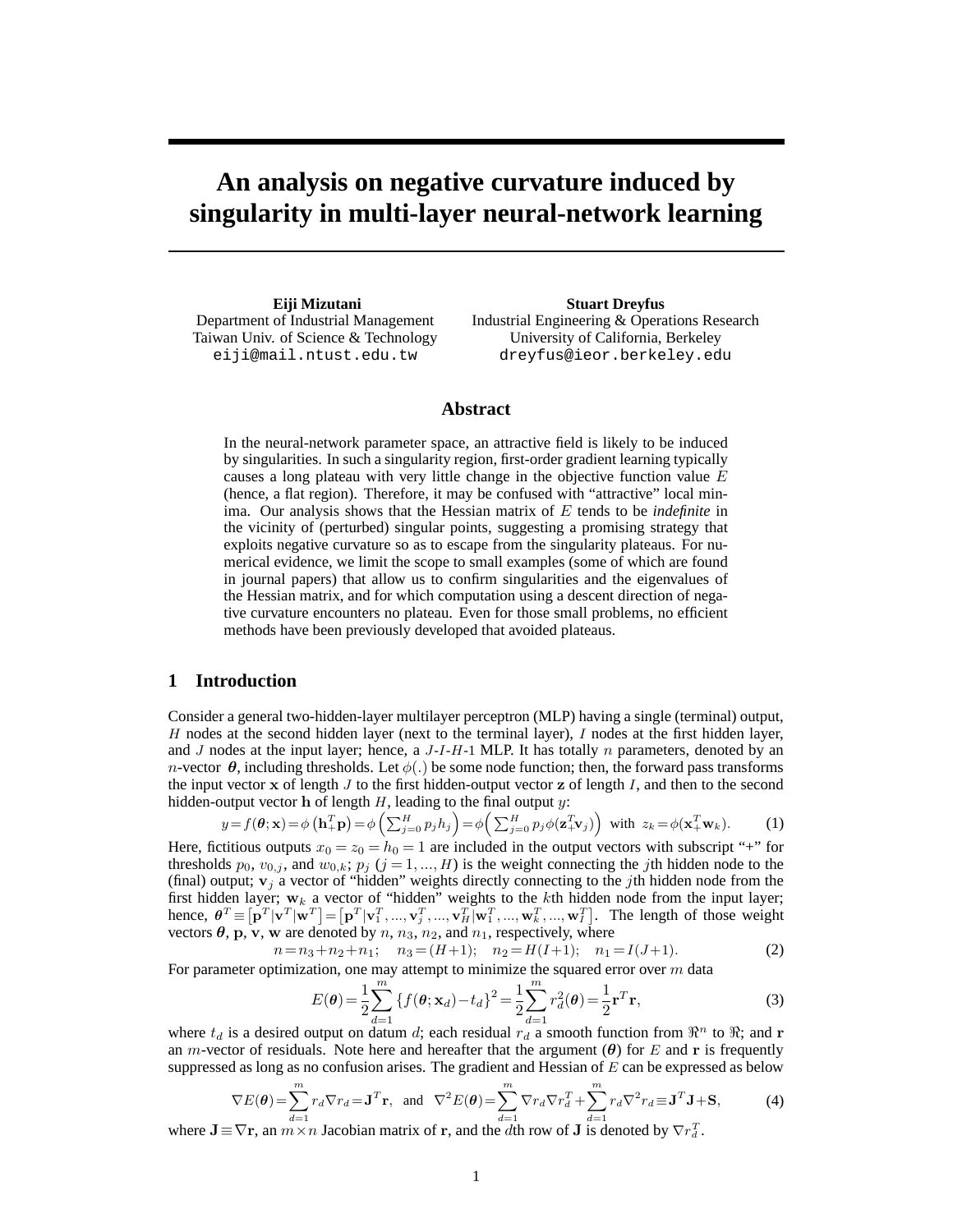In the well-known Gauss-Newton method, S, the last matrix of second derivatives of residuals, is omitted, and its search direction  $\Delta\theta$  is found by solving  $J\Delta\theta_{GN} = -r$  (or,  $J^T J\Delta\theta_{GN} = -\nabla E$ ). Under the normal error assumption, the Fisher information matrix is tantamount to  $J<sup>T</sup>J$ , called the Gauss-Newton Hessian. This is why natural gradient learning can be viewed as an incremental version of the Gauss-Newton method (see p.1404 [1]; p.1031 [2]) in the nonlinear least squares sense. Since  $J<sup>T</sup>J$  is positive (semi)definite, natural gradient learning has no chance to exploit negative curvature. It would be of great value to understand the weaknesses of such Gauss-Newton-type methods.

Learning behaviors of layered networks may be attributable to *singularities* [3, 2, 4]. Singularities have been well discussed in the nonlinear least squares literature also: For instance, Jennrich & Sampson (pp.65–66 [5]) described an overlap-singularity situation involving a *redundant* model; specifically, a classical (linear-output) model of exponentials with  $h_i \equiv \phi(v_i x)$  and no thresholds in Eq.(1): Eq.(1):  $f(\theta; x) = p_1 \phi(v_1x) + p_2 \phi(v_2x) = p_1 e$ 

$$
f(\theta; x) = p_1 \phi(v_1 x) + p_2 \phi(v_2 x) = p_1 e^{v_1 x} + p_2 e^{v_2 x}.
$$
\n<sup>(5)</sup>

If the target data follow the path of a single exponential then the two hidden parameters,  $v_1$  and  $v_2$ , become identical (i.e., overlap singularity) at the solution point, where J is *rank-deficient*; hence,  $J<sup>T</sup>J$  is *singular*. If the fitted response function nearly follows such a path, then  $J<sup>T</sup>J$  is nearly singular. This is a typical over-realizable scenario, in which the true teacher lies at the singularity (see [6] for details about 1-2-1 MLP-learning). In practice, if the solution point  $\theta_*$  is stationary but J( $\theta_*$ ) is rank-deficient, then the search direction  $\Delta\theta_{\rm GN}$  can be numerically orthogonal to  $\nabla E$  at some distant point from θ∗; consequently, no progress can be made by searching along the Gauss-Newton direction (hence, line-search-based algorithms fail); this is first pointed out by Powell, who proved in [7] that the Gauss-Newton iterates converge to a non-stationary limit point at which J is rank-deficient in solving a particular system of nonlinear equations, for which the merit function is defined as Eq.(3), where  $m = n$ . Another weak point of the Gauss-Newton-type method is a so-called *largeresidual* problem (e.g., see Dennis [8]); this implies that S in  $\nabla^2 E$  is substantial because r is highly nonlinear, or its norm is large at solution  $\theta_*$ . Those drawbacks of the Gauss-Newton-type methods indicate that negative curvature often arises in MLP-learning when J <sup>T</sup> J is *singular* (i.e., in a *rank-deficient* nonlinear least squares problem), and/or when S is more dominant than  $J<sup>T</sup>J$ . We thus verify this fact mathematically, and then discuss how exploiting negative curvature is a good way to escape from singularity plateaus, thereby enhancing the learning capacity.

## **2 Negative curvature induced by singularity**

In rank-deficient nonlinear least squares problems, where  $J \equiv \nabla r$  is rank deficient, negative curvature often arises. This is true with an *arbitrary* MLP model, but to make our analysis concrete, we consider a single terminal linear-output two-hidden-layer MLP:  $f(\theta; \mathbf{x}) = \sum_{j=0}^{H} p_j h_j$  in Eq. (1). Then, the  $n$  weights separate into linear  $p$  and non-linear  $v$  and  $w$ . In this context, we show that a 4-by-4 *indefinite* Hessian block can be extracted from the n-by-n Hessian matrix  $\nabla^2 E$  in Eq.(4).

## **2.1 An existence** of the  $4 \times 4$  **indefinite Hessian** block **H** in  $\nabla^2 E$

In the posed two-hidden-layer MLP-learning, as indicated after Eq.(1), the  $n$  weights are organized as  $\theta^T \equiv [\mathbf{p}^T | \mathbf{v}^T | \mathbf{w}^T]$ . Now, we pay attention to two particular hidden nodes j and k at the second hidden layer. The weights connecting to those two nodes are  $p_j$ ,  $p_k$ ,  $\mathbf{v}_j$ , and  $\mathbf{v}_k$ ; they are arranged in the following manner:

 $\boldsymbol{\theta}^T = [p_0, p_1, ..., p_j, ..., p_k, ..., p_H | v_{0,1}, ..., ..., | v_{0,j}, v_{1,j}, ..., v_{I,j} |... | v_{0,k}, v_{1,k}, ..., v_{I,k} |..., | \mathbf{w}^T]$ , (6) where  $v_{i,k}$  is a weight from node i at the first hidden layer to node k at the second hidden layer. Given a data pair  $(\mathbf{x};t)$ ,  $r \equiv f(\theta;\mathbf{x})-t$ , a residual element, and  $\mathbf{u}^T$ , an *n*-length row vector of the residual Jacobian matrix  $J(\equiv \frac{\partial r}{\partial \theta})$  in Eq.(4), is given as below using the output vector  $z_+$  (including  $z_0 = 1$ ) at the first hidden layer

$$
\mathbf{u}^T \equiv \nabla r^T = \left[ \dots, h_j, \dots, h_k, \dots, \phi_j'(\mathbf{z}_+^T \mathbf{v}_j) p_j, \dots, \phi_k'(\mathbf{z}_+^T \mathbf{v}_k) p_k, \dots \right],
$$
\n<sup>(7)</sup>

where only four entries are shown that are associated with four weights:  $p_j$ ,  $p_k$ ,  $v_{0,j}$ , and  $v_{0,k}$ . The locations of those four weights in the n-vector  $\theta$  are denoted by  $l_1$ ,  $l_2$ ,  $l_3$ , and  $l_4$ , respectively, where

$$
l_1 \equiv j+1, \quad l_2 \equiv k+1, \quad l_3 \equiv (I+1)(j-1)+1, \quad l_4 \equiv (I+1)(k-1)+1. \tag{8}
$$

Given J, we interchange columns 1 and  $l_1$ ; then, do columns 2 and  $l_2$ ; then columns 3 and  $l_3$ ; and finally columns  $4$  and  $l_4$ ; this interchanging procedure moves those four columns to the first four.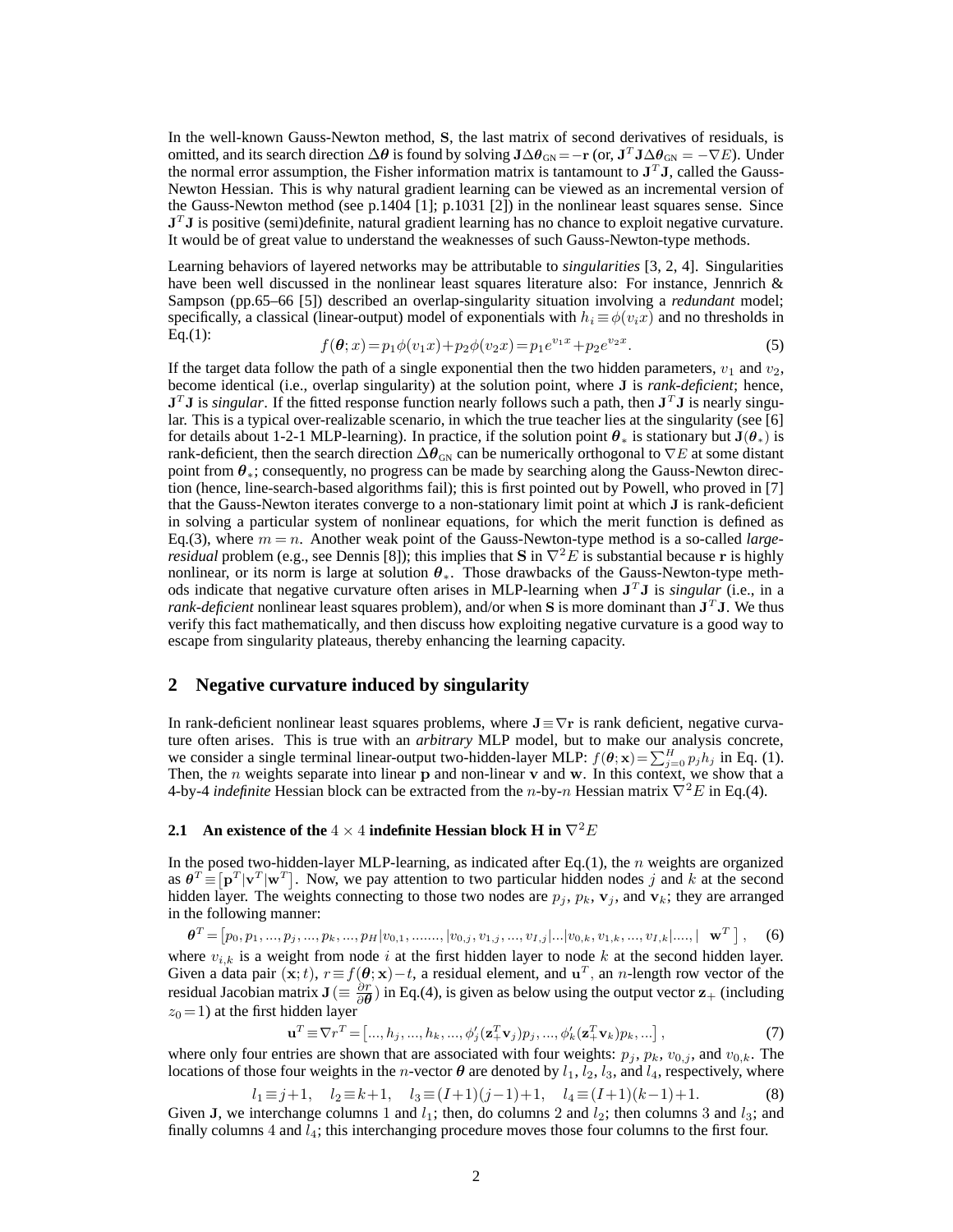Suppose that the  $n \times n$  Hessian matrix  $\nabla^2 E = \mathbf{u} \mathbf{u}^T + \mathbf{S}$  is evaluated on a given single datum  $(\mathbf{x}; t)$ . We then apply the above interchanging procedure to both rows and columns of  $\nabla^2 E$  appropriately, which can be readily accomplished by  $P^T \nabla^2 E \mathbf{P}$ , where four permutation matrices  $\mathbf{P}_i$  ( $i=1,..., 4$ ) are employed as  $P = P_1P_2P_3P_4$ ; each  $P_i$  satisfies  $P_i^T P_i = I$  (orthogonal) and  $P_i = P_i^T$  (symmetric); hence, P is *orthogonal*. As a result, H, the 4-by-4 Hessian block (at the upper-left corner) of the first four leading rows and columns of  $\mathbf{P}^T \nabla^2 E \mathbf{P}$  has the following structure:

|            | ١2<br>$(h_i)$ | $h_i h_k$    | $h_j\phi'_j(.)p_j$            | $h_i\phi'_k(.)p_k$                 |    |           | $\ldots$ ) $r$           |                                 |     |
|------------|---------------|--------------|-------------------------------|------------------------------------|----|-----------|--------------------------|---------------------------------|-----|
|            |               | ے ،<br>$h_k$ | $ p_i $<br>$n_k \varphi_i$    | $.$ ) $p_k$<br>$h_k \phi_k$        |    |           |                          | 1 <sup>m</sup><br>$\varphi_k$ ( |     |
|            |               |              | ıZ.<br>$ p_i\rangle$          | ነሐ'<br>$)p_i p_k$<br>$\varnothing$ | -- |           | $\ldots$ ) $p_i r$<br>Φś |                                 | (9) |
| $4\times4$ | Symmetric     |              | ∸<br>$\phi'_k(.)$<br>$)p_k$ . |                                    |    | Symmetric |                          | $\Omega(p_k r)$<br>$\varphi_k$  |     |

The posed Hessian block H is associated with a vector of the four weights  $[p_j, p_k, v_{0,j}, v_{0,k}]^T$ .

If  $v_j = v_k$ , then  $h_j = h_k = \phi(\mathbf{z}_+^T \mathbf{v})$ ; see Eq.(7). Obviously, no matter how many data are accumulated, two columns  $\mathbf{h}_j$  and  $\mathbf{h}_k$  of J in Eq.(4) are identical; therefore, J is rank deficient; hence,  $\mathbf{J}^T\mathbf{J}$ is *singular*. The posed singularity gives rise to negative curvature because the above 4-by-4 *dense* Hessian block is almost always *indefinite* (so is  $\nabla^2 E$  of size  $n \times n$ ) to be proved next.

**2.2** Case 1: 
$$
\mathbf{v}_j = \mathbf{v}_k \equiv \mathbf{v}
$$
; hence,  $h_j = h_k \equiv h = \phi(\mathbf{z}_+^T \mathbf{v})$ , and  $p_j \neq p_k$ 

Given a set of m (training) data, the gradient vector  $\nabla E$  and the Hessian matrix  $\nabla^2 E$  in Eq.(4) are evaluated. We then apply the aforementioned *orthogonal* matrix **P** to them as  $P^T \nabla E$  and  $P^T \nabla^2 E$ **P**, yielding the gradient vector g of length 4 and the 4-by-4 Hessian block H [see Eq.(9)] associated with the four weights  $[p_j, p_k, v_{0,j}, v_{0,k}]^T$ ; they may be expressed in a compact form as

$$
\mathbf{g} = \sum_{d=1}^{m} r_d \mathbf{u}_d = \begin{bmatrix} \gamma \\ \gamma \\ p_j e \\ p_k e \end{bmatrix}; \quad \mathbf{H} = \mathbf{J}^T \mathbf{J} + \mathbf{S} = \begin{bmatrix} a & a & b_1 & b_2 \\ a & a & b_1 & b_2 \\ b_1 & b_1 & c_{11} & c_{12} \\ b_2 & b_2 & c_{12} & c_{22} \end{bmatrix} + \begin{bmatrix} 0 & 0 & e & 0 \\ 0 & 0 & 0 & e \\ e & 0 & d_1 & 0 \\ 0 & e & 0 & d_2 \end{bmatrix}, \quad (10)
$$

where the entries are given below with  $B \equiv \sum_{d=1}^m \phi'(\mathbf{z}_{+d}^T \mathbf{y}) h_d$ ,  $C \equiv \sum_{d=1}^m \left(\phi'(\mathbf{z}_{+d}^T \mathbf{y})\right)^2$ ,  $D \equiv \sum_{d=1}^m \phi''(\mathbf{z}_{+d}^T \mathbf{y}) r_d$ :

$$
\begin{cases}\na \equiv \sum_{d=1}^{m} h_d^2, \ b_1 \equiv p_j B, \ b_2 \equiv p_k B, \ c_{11} \equiv p_j^2 C, \ c_{12} \equiv p_j p_k C, \ c_{22} \equiv p_k^2 C, \\
\gamma \equiv \sum_{d=1}^{m} r_d h_d, \ e \equiv \sum_{d=1}^{m} \phi'(z_{+d}^T \mathbf{v}) r_d, \ d_1 \equiv p_j D, \ d_2 \equiv p_k D.\n\end{cases} (11)
$$

Notice here that the subscript d implies datum  $d$  ( $d=1, ..., m$ ); hence,  $h_d$  is the hidden-node output on datum d (but not the dth hidden-node output) common to both nodes j and k due to  $\mathbf{v}_j = \mathbf{v}_k = \mathbf{v}$ .

**Theorem 1**: *When*  $e \neq 0$ *, the*  $n$ *-by-* $n$  *Hessian*  $\nabla^2 E$  *and its block* **H** *in Eq.(10) are always indefinite.* **Proof:** A *similarity transformation* with **T**, a 4-by-4 *orthogonal* matrix  $(T^T = T^{-1})$ , obtains

$$
\mathbf{T}^T \mathbf{H} \mathbf{T} = \begin{bmatrix} 2a & b_1 + b_2 + e & 0 & b_1 - b_2 \\ b_1 + b_2 + e & \alpha & 0 & \beta \\ 0 & 0 & 0 & e \\ b_1 - b_2 & \beta & e & \tau \end{bmatrix} \quad \text{with } \mathbf{T} = \begin{bmatrix} \frac{1}{\sqrt{2}} & 0 & \frac{1}{\sqrt{2}} & 0 \\ \frac{1}{\sqrt{2}} & 0 & \frac{1}{\sqrt{2}} & 0 \\ 0 & \frac{1}{\sqrt{2}} & 0 & \frac{1}{\sqrt{2}} \\ 0 & \frac{1}{\sqrt{2}} & 0 & \frac{1}{\sqrt{2}} \end{bmatrix},
$$
(12)

where  $\alpha \equiv \frac{1}{2}(c_{11}+2c_{12}+c_{22}+d_1+d_2)$ ,  $\beta \equiv \frac{1}{2}(c_{11}-c_{22}+d_1-d_2)$ , and  $\tau \equiv \frac{1}{2}(c_{11}-2c_{12}+c_{22}+d_1+d_2)$ .<br>The eigenvalues of the 2-by-2 block at the lower-right corner are obtainable by

$$
\left|\lambda \mathbf{I} - \begin{bmatrix} 0 & e \\ e & \tau \end{bmatrix}\right| = \lambda(\lambda - \tau) - e^2 = \lambda^2 - \tau \lambda - e^2 = 0,
$$

which yields  $\frac{1}{2}(\tau \pm \sqrt{\tau^2 + 4e^2})$ , the "sign-different" eigenvalues as long as  $e \neq 0$  holds. Then, by Cauchy's interlace theorem (see Ch.10 of Parlett 1998), the Hessian  $\nabla^2 E$  is indefinite. (So is H.)  $\Box$ 

**2.3** Case 2: 
$$
\mathbf{v}_j = \mathbf{v}_k \equiv \mathbf{v}
$$
 ( $h_j = h_k \equiv h$ ), and  $p_j = p_k \equiv p$ 

The result in Case 1 becomes simpler: For a given set of  $m$  (training) data,

$$
\mathbf{g} = \sum_{d=1}^{m} r_d \mathbf{u}_d = \begin{bmatrix} \gamma \\ \gamma \\ pe \\ pe \end{bmatrix}; \quad \mathbf{H} = \mathbf{J}^T \mathbf{J} + \mathbf{S} = \begin{bmatrix} a & a & b & b \\ a & a & b & b \\ b & b & c & c \\ b & b & c & c \end{bmatrix} + \begin{bmatrix} 0 & 0 & e & 0 \\ 0 & 0 & 0 & e \\ e & 0 & d & 0 \\ 0 & e & 0 & d \end{bmatrix}, \quad (13)
$$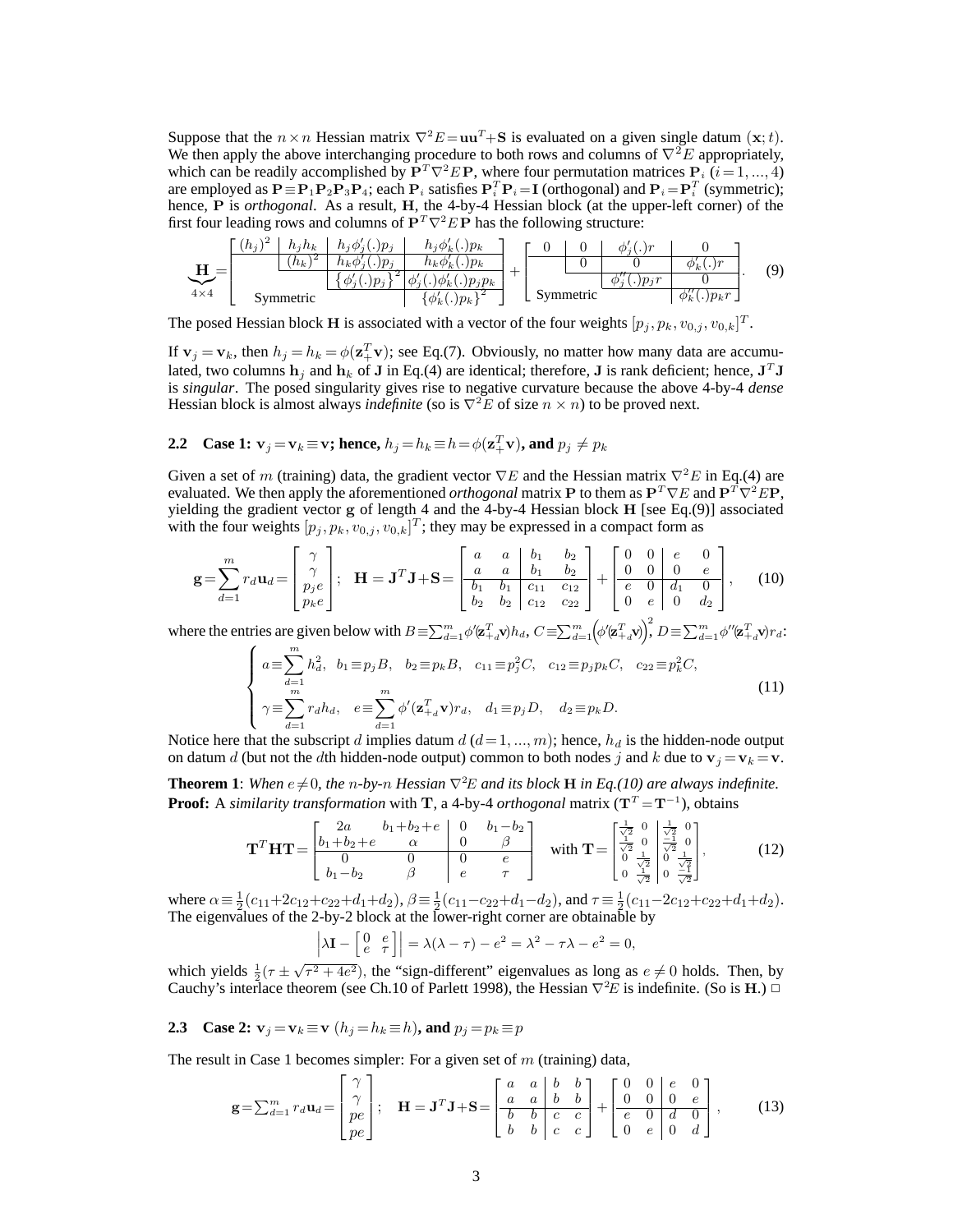where the entries are readily identifiable from Eq.(11). In Eq.(13),  $J<sup>T</sup> J$  is positive semi-definite (*singular* of rank 2 even when  $m \ge 2$ ), and S has an *indefinite* structure. When  $e \ne 0$  (hence,  $\nabla E \ne 0$ ), we can prove below that there always exists negative curvature (i.e.,  $∇<sup>2</sup>E$  is always *indefinite*).

**Theorem 2**: When  $e \neq 0$ , the  $4 \times 4$  *Hessian block* **H** in *Eq.(13)* includes the *sign-different eigenvalues*  $\overline{\text{log}}$  *of* S; *namely,*  $\frac{1}{2}(d \pm \sqrt{d^2 + 4e^2})$ , *and the*  $n \times n$  *Hessian*  $\nabla^2 E$  *as well as* **H** *are always indefinite.* **Proof:** Proceed similarly with the same orthogonal matrix T as defined in Eq.(12), where  $b_1 = b_2 = b$ ,  $β=0$ , and  $τ=d$ , rendering **T<sup>T</sup>HT** "block-diagonal." Its block of size 2 × 2 at the lower-right corner has the sign-different eigenvalues determined by  $λ²-dλ-e²=0$ . □ *QED* □

Now, we investigate *stationary points*, where the *n*-length gradient vector  $\nabla E = 0$ ; hence,  $g = 0$  in Eq.(13). We thus consider two cases for  $pe = 0$ : (a)  $p = 0$  and  $e \neq 0$ , and (b)  $p \neq 0$  and  $e = 0$ . In Case (b), S becomes a diagonal matrix, and the above  $T<sup>T</sup>HT$  shows that H is of (at most) rank 3 (when  $d \neq 0$ ); hence, **H** becomes *singular*.

**Theorem 3**: *If*  $\nabla E(\theta^*) = 0$ ,  $p = 0$ , and  $e \neq 0$  [i.e., *Case* (a)], *then the stationary point*  $\theta^*$  *is a saddle.* **Theorem 4:**  $If \nabla E(\theta^*) = 0$ , and  $e = 0$ , but  $d < 0$  [see Eq.(13)], then  $\theta^*$  is a saddle point. **Proof of Theorems 3 and 4**: From Theorem 2 above, H in Eq.(13) has a negative eigenvalue; hence, the entire Hessian matrix  $\nabla^2 E$  of size  $n \times n$  is indefinite  $\Box$  *QED*  $\Box$ 

Theorem 4 is a special case of Case (b). If  $d = pD > 0$ , then H becomes positive semi-definite; however, we could alter the eigen-spectrum of  $H$  by changing linear parameters  $p$  in conjunction with scalar  $\zeta$  for  $p_i = 2\zeta p$  and  $p_k = 2(1-\zeta)p$  such that  $p_i+p_k = 2p$  with no change in E and  $\nabla E = 0$ held fixed (to be confirmed in simulation; see Fig.1 later), leading to the following

**Theorem 5:** *If*  $D \neq 0$  *and*  $C > 0$  *[see the definition of* C *and*  $D$  *for Eq.(11)] and*  $v_1 = v_2$  ( $\equiv v$ ) *with*  $\nabla E = \mathbf{0}$ , for which  $p \neq 0$  and  $e = 0$  (hence, **S** is diagonal), then choosing scalar  $\zeta$  appropriately for  $p_j = 2\zeta p$  *and*  $p_k = 2(1-\zeta)p$  *can render* **H** *and thus*  $\nabla^2 E$  *indefinite.* 

**Proof:** From Eq.(11), two on-diagonal (3,3) and (4,4) entries of H are a *quadratic* function in terms of  $\zeta$ : The (3,3)-entry of H, H(3,3) = 2 $\zeta p(2\zeta pC+D)$ , has two roots: 0 and  $-\frac{D}{2pC}$ , whereas the (4,4)-entry,  $H(4,4) = 2(1-\zeta)p[2(1-\zeta)pC+D]$ , has two roots: 1 and  $1 + \frac{D}{2pC}$ . Obviously, given p, C, and  $D$ , there exists  $\zeta$  such that the quadratic function value becomes *negative* (see later Fig.1). This implies that adjusting ζ can produce a negative diagonal entry of H; hence, *indefinite*. Then, again by Cauchy's interlace theorem, so is  $\nabla^2 E$ .  $\Box$  *QED*  $\Box$ 

**Example 1**: A two-exponential model in Eq.(5).

**Data set 1:** 
$$
\frac{\text{Input } x \quad | \quad -2 \quad | \quad -1 \quad | \quad 0 \quad | \quad 1 \quad 2}{\text{Target } t \quad | \quad 1 \quad | \quad 3 \quad 2 \quad 3 \quad 1 \quad | \quad \text{Data set 2: } \frac{\text{Input } x \quad | \quad -2 \quad | \quad -1 \quad | \quad 0 \quad | \quad 1 \quad 2}{\text{Target } t \quad | \quad 3 \quad | \quad 1 \quad 2 \quad 1 \quad 3} \tag{14}
$$

Given two sets of five data pairs  $(x_i; t_i)$  as shown above, for each data set, we first find a minimizer  $\theta_*^0 = [p_*, v_*]^T$  of a two-weight 1-1-1 MLP, and then expand it with scalar  $\zeta$  as  $\theta = [\zeta p_*, (1-\zeta)p_*, v_*, v_*]^T$  to construct a four-weight 1-2-1 MLP that produces the same input-tooutput relations. That is, we first find the minimizer  $\theta_*^0 = [p_*, v_*]^T$  using a 1-1-1 MLP,  $f(\theta^0; x) = pe^{vx}$ , by solving  $\nabla E = 0$ , which yields  $p_* = 2$ ;  $v_* = 0$ ;  $E(\theta_*^0) = \frac{1}{2} \sum_{j=1}^5 \{ f(\theta_*^0; x_j) - t_j \}^2 = 2$ ; and confirm that the 2 × 2 Hessian  $\nabla^2 E(\theta^0_*)$  is positive definite in both data sets above. Next, we augment  $\theta^0_*$ as  $\boldsymbol{\theta} = [p_1, p_2, v_1, v_2]^T = [\zeta p_*, (1 - \zeta) p_*, v_*, v_*]^T$  to construct a 1-2-1 MLP:  $f(\boldsymbol{\theta}; x) = p_1 e^{v_1 x} + p_2 e^{v_2 x}$ , which realizes the same input-to-output relations as the 1-1-1 MLP. Fig.1 shows how  $\zeta$  changes the eigen-spectrum (see solid curve) of the  $4 \times 4$  Hessian  $\nabla^2 E$  (supported by Theorem 5).

**Conjecture**: *Suppose that* θ ∗ *is a local minimum point in two-hidden-layer* J*-*I*-*H*-1 MLP-learning, and*  $\nabla^2 E$  *of size*  $n \times n$  *is positive definite* (so *is* **H**) with  $\nabla E = 0$  *and*  $E > 0$ *. Then, adding a node at the second hidden layer can increase learning capacity in the sense that* E *can be further reduced.* **Sketch of Proof:** Choose a node j among H hidden nodes, and add a hidden node (call node  $k$ ) by duplicating the hidden weights by  $v_k = v_j$  with  $p_k = 0$ ; hence, totally  $\tilde{n} = n + (I+2)$  weights. This certainly renders new  $J^T J$  of size  $\tilde{n} \times \tilde{n}$  *singular*, and the (4,4)-entry in H in Eq.(10) becomes zero (due to  $n = 0$ ). Then by the interlease theorem, new  $\nabla^2 E$  of size  $\tilde{n} \times \tilde{n}$  becomes indefinite. (due to  $p_k = 0$ ). Then, by the interlace theorem, new  $\nabla^2 E$  of size  $\tilde{n} \times \tilde{n}$  becomes indefinite.  $\Box$ 

The above proof is not complete since we did not make clear assumptions about how the first-order necessary condition <sup>∇</sup><sup>E</sup> <sup>=</sup><sup>0</sup> holds [see **Cases (a)** and **(b)** just above Theorem 3]. Furthermore, even if we know in advance the minimum number of hidden nodes,  $H_{min}$ , for a certain task, we may not be able to find a local-minimum point of an MLP with one less hidden nodes,  $H_{min}$  – 1. Consider, for instance, the well-known (four data) XOR problem. Although it can be solved by a 2-2-1 MLP (nine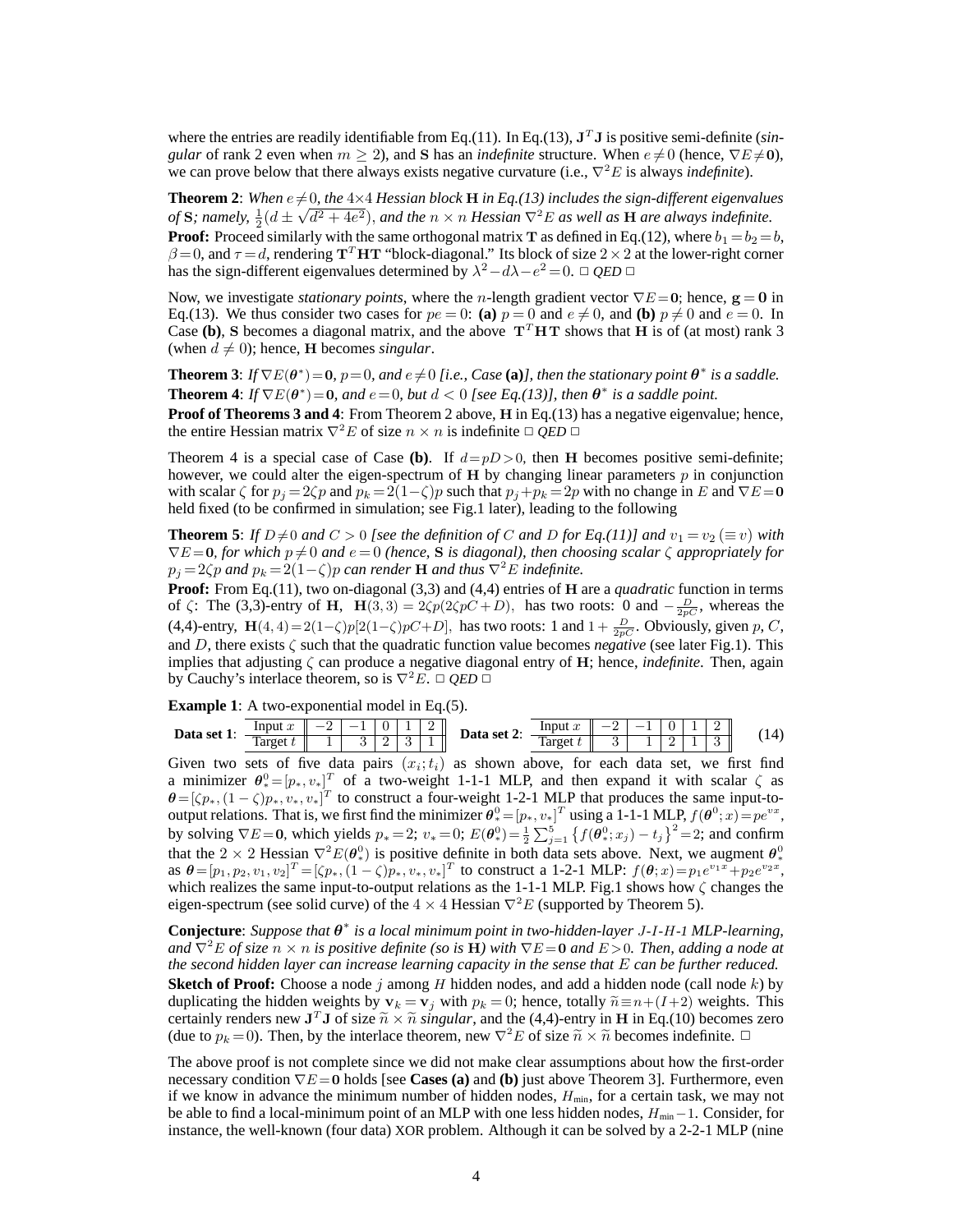

Figure 1: The change of the minimum eigenvalue of  $\nabla^2 E$  (*solid* curve) and of S (dashed) as well as the (3,3)-entry of  $\nabla^2 E$  (dotted) and the (4,4)-entry of  $\nabla^2 E$  (dash-dot), both quadratic, according to value  $\zeta$  (x-axis) in  $\theta = [\zeta p_*, (1-\zeta)p_*, v_*, v_*]^T$ , the four weights of a 1-2-1 MLP with exponential hidden nodes (left) using data set 1, and (right) data set 2 in Eq.(14). Theorem 5 supports this result.



Figure 2: The 1-1-1 MLP landscape: (a) a magnified view; (b) bird's-eye views in 2-D, and (c) 3-D.

weights), any local minimum point may not be found by optimizing a 2-1-1 MLP (five weights), since the hidden weights tend to be divergent (or weight-∞ attractors). Here is another example:

**Example 2:** An N-shape curve fitting to four data:  $Data(x; t) \equiv \{(-3; 0), (-1; 1), (1; 0), (3; 1)\}.$ We solved  $\nabla E = 0$  to find all stationary points of a two-weight 1-1-1 MLP with a logistic hiddennode function  $\phi(x) \equiv \frac{1}{1+e^{-x}}$ , and found  $p_* \approx 1.0185$  and  $v_* \approx 0.3571$  with  $\|\nabla E(\theta_*^0)\| = O(10^{-15})$ , roughly the order of machine (double) precision, and  $E(\theta_*^0) \approx 0.4111$ . The Hessian  $\nabla^2 E(\theta_*^0)$  was positive definite (eigenvalues: 0.8254 and 1.4824). We also found a saddle point. There was another type of *attractive* points, where  $\phi$  is driven to saturation due to a large hidden weight v in magnitude (weight-∞ attractors). Fig.2 displays those three types of stationary points. Clearly, for a rigorous proof of Conjecture, we need to characterize those different types, and clarify their underlying assumptions; yet, it is quite an arduous task because the situation totally depends on data; see also our Hessian argument for Blum's line in Sec.3.2.

We continue with **Example** 2 to verify the above theorems. We set  $\theta = [\zeta p_*, (1-\zeta)p_*, v_*, v_*]$  in a 1-2-1 MLP. When  $\zeta = 0.5$ , the Hessian  $\nabla^2 E$  was positive semi-definite. If a small perturbation is added to  $\mathbf{v}^*$ , then  $\nabla^2 E$  becomes indefinite (see Theorem 2). In contrast, when  $\zeta = -1.5$ ,  $\nabla^2 E$ became *indefinite* (minimum eigenvalue −0.2307); this situation was similar to Fig.1(left).

**Remarks:** The eigen-spectrum (or curvature) variation along a line often arises in *separable* (i.e., mixed linear and nonlinear) optimization problems. As a small non-MLP model, consider, for instance, a separable objective function with  $\theta = [p, v]^T$ , two variables alone:  $F(\theta) = F(p, v) = pv^2$ . Expressed below are the gradient and Hessian of  $F$ :

$$
\nabla F = \begin{bmatrix} v^2 \\ 2pv \end{bmatrix}; \quad \nabla^2 F = \begin{bmatrix} 0 & 2v \\ 2v & 2p \end{bmatrix}.
$$
 (15)

Consider a line  $v=0$ , where the Hessian  $\nabla^2F$  is *singular*. Then, the eigen-spectrum of  $\nabla^2F$  changes as the linear parameter p alters while the first-order necessary condition ( $\nabla F = 0$ ) is maintained with the objective-function value  $F = 0$  held fixed. Clearly,  $\nabla^2 F$  is positive semi-definite when  $p > 0$ , whereas it is negative semi-definite when  $p < 0$ . Hence, the line is a collection of degenerate stationary points. In this way, singularities may be closely related to flat regions, where any updates of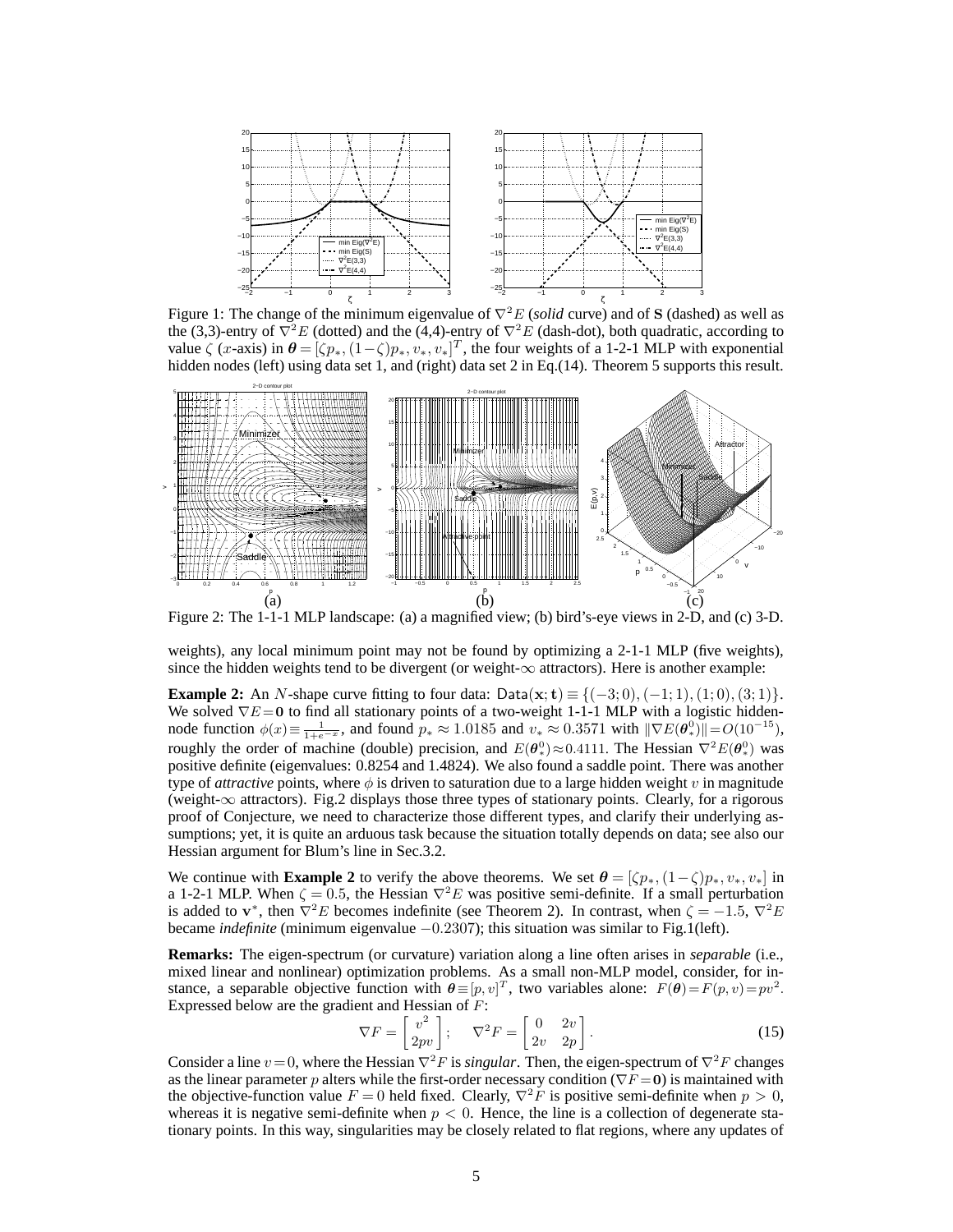parameters do not change the objective function value. Back to MLP-learning, Blum [10] describes a different linear manifold of stationary points (see Sec.3.2 for more details), where the  $\zeta$ -adjusting procedure described above fails because  $D=0$  (see **Example 3** below also). Some other types of linear manifolds (and eigen-spectrum changes) can be found; e.g., in [11, 4, 3]; unlike their work, *our paper did not claim anything about local minima,* and our approach is totally different.

**Example 3**: A linear-output five-weight 1-1-2-1 MLP with  $\theta = [p_1, p_2]v_1, v_2|w_1]^T$  (no thresholds), having tanh-hidden-node functions. If  $\theta^* = [1, 1, 0, 0, 0]^T$ , then  $\nabla E(\hat{\theta}^*) = 0$  with the *indefinite* Hessian  $\nabla^2 E$  (hence,  $\theta^*$  a saddle point) below, in which all diagonal entries of **S** are zero due to  $D=0$ :

$$
\nabla^2 E(\theta^*) = \begin{bmatrix} 0 & 0 & 0 & 0 & 0 \\ 0 & 0 & 0 & 0 & 0 \\ 0 & 0 & 0 & 0 & \star \\ 0 & 0 & \star & \star & 0 \end{bmatrix} \star \text{ with } \star \equiv \sum_{d=1}^m x_d r_d.
$$

Here,  $\star$  denotes a non-zero entry with input x and residual r over an arbitrary number m of data.  $\Box$ 

The point to note here is that it is important to look at the entire Hessian  $\nabla^2 E$  of size  $n \times n$ . When  $H=O$ , a  $4 \times 4$  block of zeros,  $\nabla^2 E$  would be indefinite (again by the interlace theorem) as long as non-zero off-diagonal entries exist in <sup>∇</sup><sup>2</sup>E, as in **Example 3** above. Needless to say, however, the Hessian analysis fails in certain pathological cases (see Sec.3.2). Typical is an aforementioned weight-∞ case, where the sigmoid-shaped hidden-node functions are driven to saturation limits due to very large hidden weights. Then, only part of  $J^T J$  associated with linear weights p appear in  $\nabla^2 E$ since S=O *even if residuals are still large.* This case is outside the scope of our analysis. It should be noted that a regularization scheme to penalize large weights is quite orthogonal to our scheme to exploit negative curvature. If a regularization term  $\mu \theta^T \theta$  (with non-negative scalar  $\mu$ ) is added to E, then the negative-curvature information will be lost due to  $\nabla^2 E + \mu I$ .

## **3 The 2-2-1 MLP-learning examples found in the literature**

In this section, we consider learning with a 2-2-1 MLP having nine weights; then, Eq.(6) reduces to

 $\boldsymbol{\theta}^T \equiv [\mathbf{p}^T | \mathbf{v}^T] = [\mathbf{p}^T | \mathbf{v}_1^T | \mathbf{v}_2^T] = [p_0, p_1, p_2 | v_{0,1}, v_{1,1}, v_{2,1} | v_{0,2}, v_{1,2}, v_{2,2}],$ 

where  $\mathbf{v}_j$  is a (hidden) weight vector connecting to the *j*th hidden node. Here, all weights are nonlinear since both hidden and final outputs are produced by sigmoidal logistic function  $\phi(x) \equiv \frac{1}{1+e^{-x}}$ .

#### **3.1 Insensitivity to the initial weights in the singular XOR problem**

The world-renowned XOR problem (involving only four data of binary values: ON and off) with a standard nine-weight 2-2-1 MLP is inevitably a *singular* problem because the Gauss-Newton Hessian  $J<sup>T</sup>J$  in Eq.(4) is always *singular* (at most rank 4), whereas S tends to be of (nearly) full rank; so does  $\nabla^2 E$  (cf. rank analysis in [12]). This implies that *singularity* in terms of  $\mathbf{J}^T \mathbf{J}$  is everywhere in the posed neuro-manifolds. It is well-known (e.g., see [13]) that the origin ( $p = 0$  and  $v = 0$ ) is a singular saddle point, where  $\nabla E = \mathbf{0}$  and  $\nabla^2 E = \mathbf{J}^T \mathbf{J}$  with only one positive eigenvalue and eight zeros. An interesting observation is that there always exists a descending path to the solution from any initial point  $\theta_{\text{init}}$  as long as  $\theta_{\text{init}}$  is randomly generated in a small range; i.e., in the vicinity of the origin. That is, first go directly down towards the origin from  $\theta_{\text{init}}$ , and then move in a descent direction of negative curvature so as to escape from that singular saddle point. In this way, the 2-2-1 MLP can develop insensitivity to initial weights, always solving the posed XOR problem.

#### **3.2 Blum's linear manifold of stationary points**

In the XOR problem, Blum [10] found a line of stationary points by adding constraints to  $\theta$  as

 $L_1 \equiv v_{0,1} = v_{0,2}, \quad w_1 \equiv v_{1,1} = v_{2,2}, \quad w_2 \equiv v_{1,2} = v_{2,1}, w \equiv p_1 = p_2,$  (with  $L \equiv p_0$ ), (16) leading to a *weight-sharing* MLP of five weights:  $\theta = [L, w, L_1, w_1, w_2]^T$  following the notations in [10]. Using four XOR data:  $(x_1, x_2; t) = \{(0, 0; \text{off}), (0, 1; \text{ON}), (1, 0; \text{ON}), (1, 1; \text{off})\}$  for E in Eq.(3), Blum considered a point with  $\mathbf{v} = \mathbf{0}$ ; hence,  $\boldsymbol{\theta}^* \equiv [L, w, 0, 0, 0]^T$ , which gives two identical hidden-node outputs:  $h_1 = h_2 = \phi(0) = \frac{1}{1 + e^0} = \frac{1}{2}$ . This is the same situation as in Sec.2.2 and 2.3. By the constraints given in Eq.(16), the terminal output is given by  $y = \phi(L + w)$ . All those node outputs are independent of input data. Then, for a given target value "off" (e.g., 0.1), set

$$
ON = 2\phi(L+w) - \text{off} \iff \phi(L+w) = (\text{off} + \text{ON})/2 \tag{17}
$$

so that those target values "off" and "ON" must approximate XOR.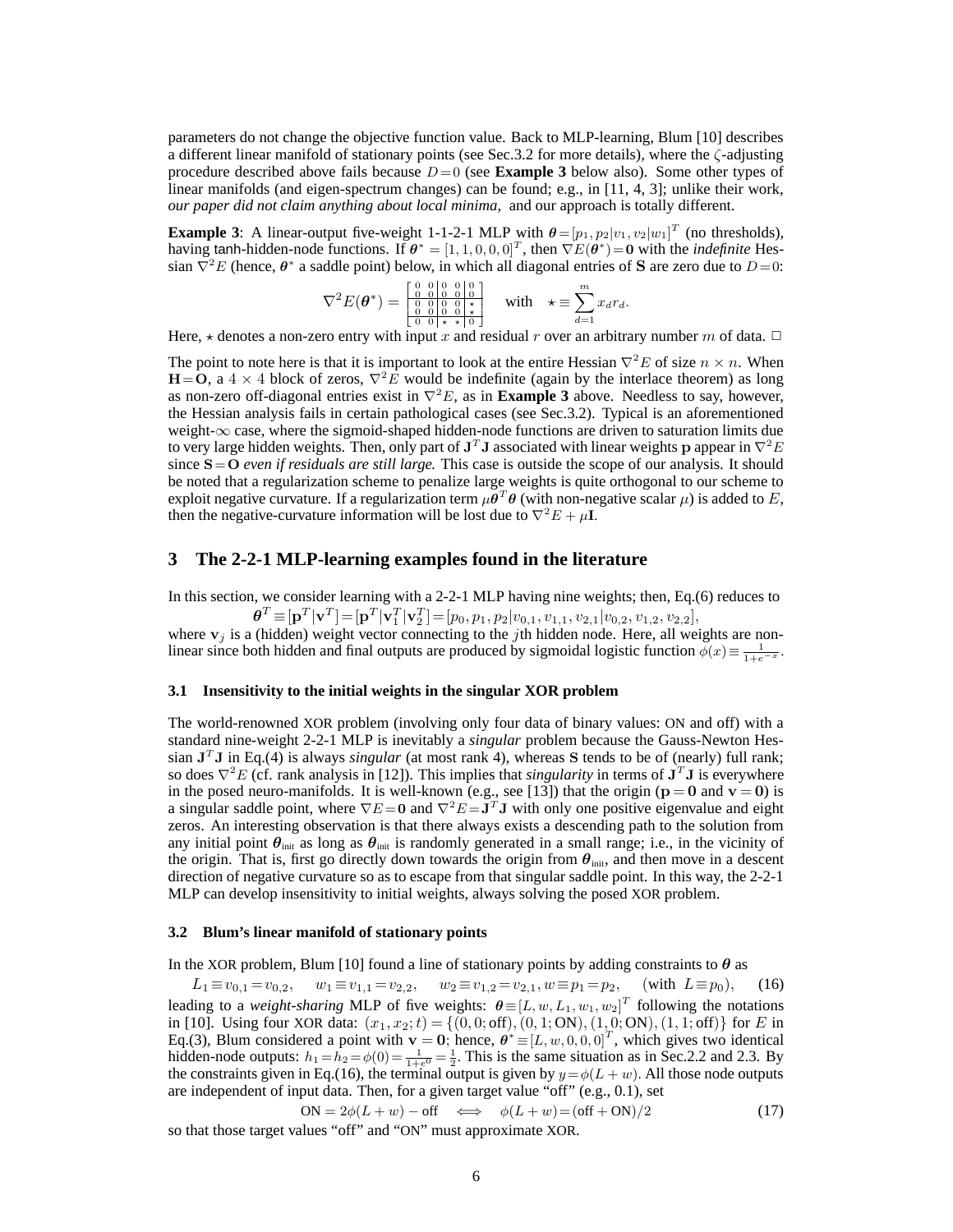**Blum's Claim** (page 539 [10]): *There are many stationary points that are not absolute minima. They correspond to* w *and* L *satisfying*  $Eq.(17)$ *. Hence, they lie on a* **line**  $"L + w = c$  (*constant*)<sup>"</sup> *in the*  $(w, L)$ -plane. Actually, these points are local minima of E, being  $\frac{1}{2}$ (ON – off)<sup>2</sup>.  $\Box$ 

A little algebra confirms that  $\nabla E = 0$ , and the quantities corresponding to e and D in Eq.(11) are all zeros; hence,  $S=O$ . Consequently, no matter how  $\zeta$  (see Theorem 5) is changed to update w and L (along the line),  $\nabla^2 E$  stays positive semi-definite, and E in Eq.(3) remains the same 0.5 (flat region). This is certainly a limitation of the second-order Hessian analysis, and thus more efforts using higher-order derivatives were needed to disprove Blum's claim (see [14, 15]), and it turned out that Blum's line is a collection of *singular saddle* points. In what follows, we show what conditions must hold for the Hessian argument to work.

The 5-by-5 Hessian matrix  $\nabla^2 E$  at a stationary point  $\boldsymbol{\theta}^* = [L, w, 0, 0, 0]$  is given by

$$
\sum_{5\times 5}^{2} E = \begin{bmatrix} 4A & 4A & 2wA & wA & wA \\ 4A & 4A & 2wA & wA & wA \\ 2wA & wA & w^2A & \frac{w^2}{2}A & \frac{w^2}{2}A \\ wA & wA & \frac{w^2}{2}A & \frac{w^2}{8}(3A+S) & \frac{w^2}{8}(3A+S) \\ wA & wA & \frac{w^2}{2}A & \frac{w^2}{8}(3A+S) & \frac{w^2}{8}(3A+S) \end{bmatrix} \text{ with } \begin{cases} A \equiv {\{\phi'(L+w)\}}^2 \\ S \equiv {\phi''(L+w)} \Big( {\phi(L+w) - \text{off}} \Big). \end{cases}
$$
(18)

We thus obtain two non-zero eigenvalues of  $\nabla^2 E$ ,  $\lambda_1$  and  $\lambda_2$ , below using  $k \equiv \frac{w^2}{8}(3A + S)$ :

$$
\lambda_1, \lambda_2 = \frac{1}{2} \left\{ \left[ A(w^2 + 8) + 2k \right] \pm \sqrt{ \left[ A(w^2 + 8) + 2k \right]^2 - 2A(w^2 + 8)(4k - w^2 A)} \right\}.
$$
 (19)

Now, the smaller eigenvalue can be rendered *negative* when the following condition holds:

$$
4k - w^2 A < 0 \iff A + S = \{ \phi'(L + w) \}^2 + \phi''(L + w) \Big( \phi(L + w) - \text{off} \Big) < 0. \tag{20}
$$

Choosing  $L+w=2$  and off = 0.1 accomplishes our goal, yielding *sign-different* eigenvalues with ON=2 $\phi$ (2)−off≈1.6616 by Eq.(17). Because  $\nabla^2 E$  is indefinite, the posed stationary point is a saddle point with  $E = \frac{1}{2} (ON - off)^2$  ( $\approx$  1.219), as desired. In other words, the target value for ON is modified to break *symmetry* in data. Such a large target value ON (as 1.6616) is certainly unattainable outside the range (0,1) of the sigmoidal logistic function  $\phi(x)$ , but notice that ON is often set equal to 1.0, which is also un-attainable for finite weight values. It appears that the choice of such a (fictitiously large) value ON does not violate any Blum's assumption. When  $0 \le \text{off} < \text{ON} \le 1$ (with  $w \neq 0$ ), the Hessian  $\nabla^2 E$  in Eq.(18) is always positive semi-definite of rank 2. Hence, it is a singular saddle point.

#### **3.3 Two-class pattern classification problems of Gori and Tesi**

We next consider two two-class pattern classification problems made by Gori & Tesi: one with five binary data (p.80 in [17]), and another with only three data (p.93 in [16]); see Fig.3. Both are *singular* problems, because  $\text{rank}(\mathbf{J}^T \mathbf{J}) \leq 5$ ; yet, both S and  $\nabla^2 E$  tend to be of full rank; therefore, the <sup>9</sup>×<sup>9</sup> Hessian <sup>∇</sup><sup>2</sup><sup>E</sup> tends to be *indefinite* (see Theorems <sup>1</sup> and 2). On p.81 in [17], <sup>a</sup> configuration of two separation lines, like two solid lines given by  $\theta_{\text{init}}$  in Fig.3(left) and (right), is claimed as a region attractive to a local-minimum point. Indeed, the batch-mode steepest-descent method fails to change the orientation of those solid lines. But its failure does not imply that there is no *descending* way out of the two-solid-line configuration given by  $\theta_{\text{init}}$  because the convergence of the steepestdescent method to a (local) minimizer can be guaranteed by examining *negative curvature* (e.g., p.45 in [18]). We shall show a descending negative curvature direction.

In the five-data case, the steepest-descent method moves  $\theta_{\text{init}}$  to a point, where the weights become relatively large; the gradient vector  $\nabla E \approx 0$ ; the Hessian  $\nabla^2 E$  is positive semi-definite; and Eq.(3) with  $m = 5$  is given by  $E = \frac{1}{3} (ON - off)^2$ , for which the two residuals at data points (0,0) and (1,1) are made zeros. We can find such a point analytically by a linear-equation solving: Given  $\theta_{\text{init}}$  in Fig.3, the solution to the linear system below yields  $\mathbf{p}^* = [p_0^*, p_1^*, p_2^*]^T$  (three terminal weights):

$$
\begin{bmatrix} 1 & \phi(-1.5) & \phi(-0.5) \\ 1 & \phi(0.5) & \phi(1.5) \\ 1 & \phi(-0.5) & \phi(0.5) \end{bmatrix} \begin{bmatrix} p_0^* \\ p_1^* \\ p_2^* \end{bmatrix} = \begin{bmatrix} \phi^{-1}(off) \\ \phi^{-1}(off) \\ \phi^{-1}\left(\frac{2ON+off}{3}\right) \end{bmatrix}.
$$

The resulting point  $\theta^* \equiv [p_0^*, p_1^*, p_2^*; -1.5, 1, 1; -0.5, 1, 1]^T$ , where the norm of  $\mathbf{p}^*$  becomes relatively large  $O(10^2)$ , gives the zero gradient vector, the positive semi-definite Hessian of rank 5, and  $E = \frac{1}{3}(\text{ON}-\text{off})^2$ , as mentioned above. It is observed, however, that small perturbations on  $\theta^*$  render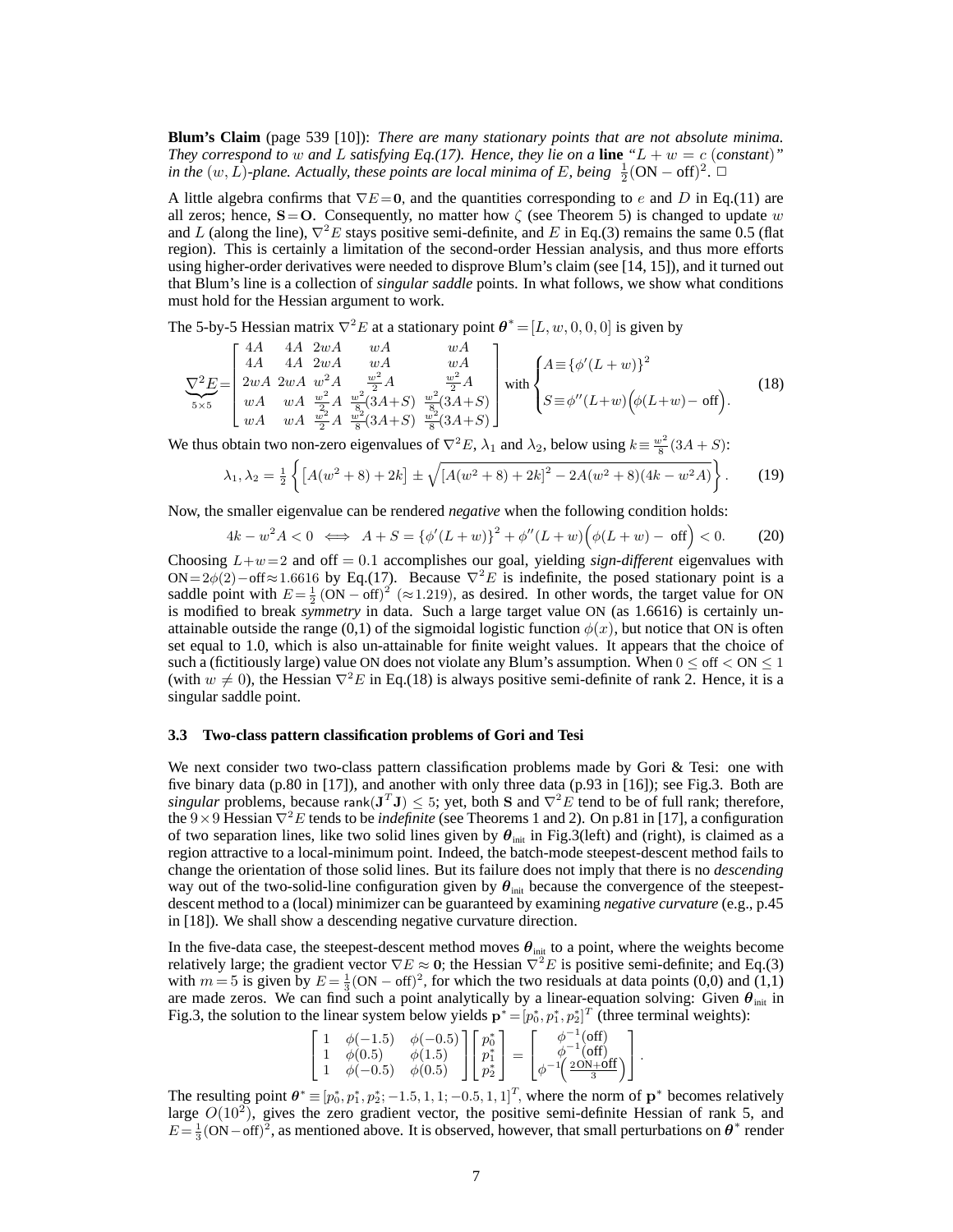

Figure 3: Gori & Tesi's two-class pattern classification problems (left) three-data case; (right) fivedata case; and (middle) a 2-2-1 MLP with initial weight values  $\theta_{\text{init}} \equiv [0, 1, -1, -1.5, 1, 1, -0.5, 1, 1]^T$ . Its corresponding initial configuration gives two solid lines of net-inputs (to two hidden nodes) in the input space, where " $\circ$ " stands for two ON-data (1,0), (0,1), whereas " $\times$ " for one off-data (0.5,0.5) in left figure and three off-data  $(0,0)$ ,  $(0.5,0.5)$ ,  $(1,1)$  in right figure. A solution to both problems may be given by the two dotted lines with  $\theta_{sol} \equiv [0, 1, -1, -0.5, -1, 1, 0.5, -1, 1]^T$ .

 $\nabla^2 E$  *indefinite* of full rank (since S is dominant): rank(S)=rank( $\nabla^2 E$ )=9 with rank( $J^T J$ )=4; this suggests a descend direction (other than the steepest descent) to follow from  $\theta_{\text{init}}$  to a solution  $\theta_{\text{sol}}$ . Fig.3(right) presents one of them, an intuitive change of six hidden weights (with the other three weights held fixed) from two solid lines to two dotted ones, indicated by two thick arrows given by  $\Delta\theta \equiv \theta_{\text{sol}} - \theta_{\text{init}} = [0, 0, 0, 1, -2, 0, 1, -2, 0]^T$ , is a *descent* direction of negative curvature down to  $\theta_{\text{sol}}$ because  $\Delta \theta^T \nabla^2 E(\theta_{\text{init}}) \Delta \theta < 0$ , where  $\nabla^2 E(\theta_{\text{init}})$ , the Hessian evaluated at  $\theta_{\text{init}}$ , was indefinite. Intriguingly enough, it is easy to confirm for the three-data case that the posed "descent" direction of negative curvature <sup>∆</sup><sup>θ</sup> is *orthogonal* to −∇E, the steepest-descent direction.

**Claim**: Line search from  $\theta_{\text{init}}$  to  $\theta_{\text{sol}}$  *monotonically decreases* the squared error  $E(\theta_{\text{init}} + \eta \Delta \theta)$  as the step size η (scalar) changes from 0 to 1; hence, *no plateau*.

**Proof** for the three-data case: (The five-data case can be proved in a similar fashion.) Using target values ON=1 and off=0, let  $q(\eta) \equiv E(\theta_{\text{init}} + \eta \Delta \theta) - E(\theta_{\text{init}})$ . Then, we show below that  $q'(\eta) < 0$  using a property that  $\phi(-x)=1-\phi(x)$ :

 $q(\eta) = \frac{1}{2} \left\{ \phi(-0.5 - \eta) - \phi(0.5 - \eta) - \text{ON} \right\}^2 + \frac{1}{2} \left\{ \phi(-0.5 + \eta) - \phi(0.5 + \eta) - \text{ON} \right\}^2 - \left\{ \phi(-0.5) - \phi(0.5) - \text{ON} \right\}^2$  $=\frac{1}{2}\left\{1-\phi(0.5+\eta)-\phi(0.5-\eta)-\text{ON}\right\}^2+\frac{1}{2}\left\{1-\phi(0.5-\eta)-\phi(0.5+\eta)-\text{ON}\right\}^2-\left\{1-\phi(0.5)-\phi(0.5)-\text{ON}\right\}^2$  $=\left\{1-\text{ON}-\phi(0.5+\eta)-\phi(0.5-\eta)\right\}^2-\left\{1-\text{ON}-2\phi(0.5)\right\}^2$ = ${\phi(0.5 + \eta) + \phi(0.5 - \eta)}^2$  - 4  ${\phi(0.5)}^2$ .<br>
Sifferentiation look to  $\phi'(x) = 2 \left( \frac{1}{2} (0.5 + x) + \frac{1}{2} (0.5 - x) \right) \left( \frac{1}{2} (0.5 + x) - \frac{1}{2} (0.5 - x) \right)$ 

Differentiation leads to  $q'(\eta) = 2 \{ \phi(0.5+\eta) + \phi(0.5-\eta) \} \{ \phi'(0.5+\eta) - \phi'(0.5-\eta) \} < 0$  because  $\phi(0.5+\eta) > 0$ ,  $\phi(0.5-\eta) > 0$ , and  $\eta > 0$ , which guarantees  $\phi'(0.5+\eta) < \phi'(0.5-\eta)$ .

## **4 Summary**

In a general setting, we have proved that negative curvature can arise in MLP-learning. To make it analytically tractable, we intentionally used *noise-free* small data sets but on "noisy" data, the conditions for Theorems 1 and 2 most likely hold in the vicinity of singularity regions; it then follows that the Hessian  $\nabla^2 E$  tends to be indefinite (of nearly full rank). Our numerical results confirm that the negative-curvature information is of immense value for escaping from singularity plateaus including some problems where no method was developed to alleviate plateaus. In simulation, we employed the second-order stagewise backpropagation [12] (that can evaluate  $\nabla^2 E$  and  $\mathbf{J}^T \mathbf{J}$  at the essentially same cost; see proof therein) to obtain  $\nabla^2 E$  explicitly and its eigen-directions so as to exploit negative curvature. This approach is suitable for up to medium-scale problems, for which our analysis suggests using existing trust-region globalization strategies whose theory has thrived on negative curvature including indefinite dogleg [19]. For large-scale problems, one could resort to matrix-free Krylov subspace methods: Among them, the truncated conjugate-gradient (Krylovdogleg) method tends to pick up an arbitrary negative curvature (hence, slowing down learning; see [20] for numerical evidence); so, other trust-region Krylov subspace methods are of our great interest such as a Lanczos type [21] and a parameterized eigenvalue approach [22].

#### **Acknowledgments**

The work is partially supported by the National Science Council, Taiwan (NSC-99-2221-E-011-097).